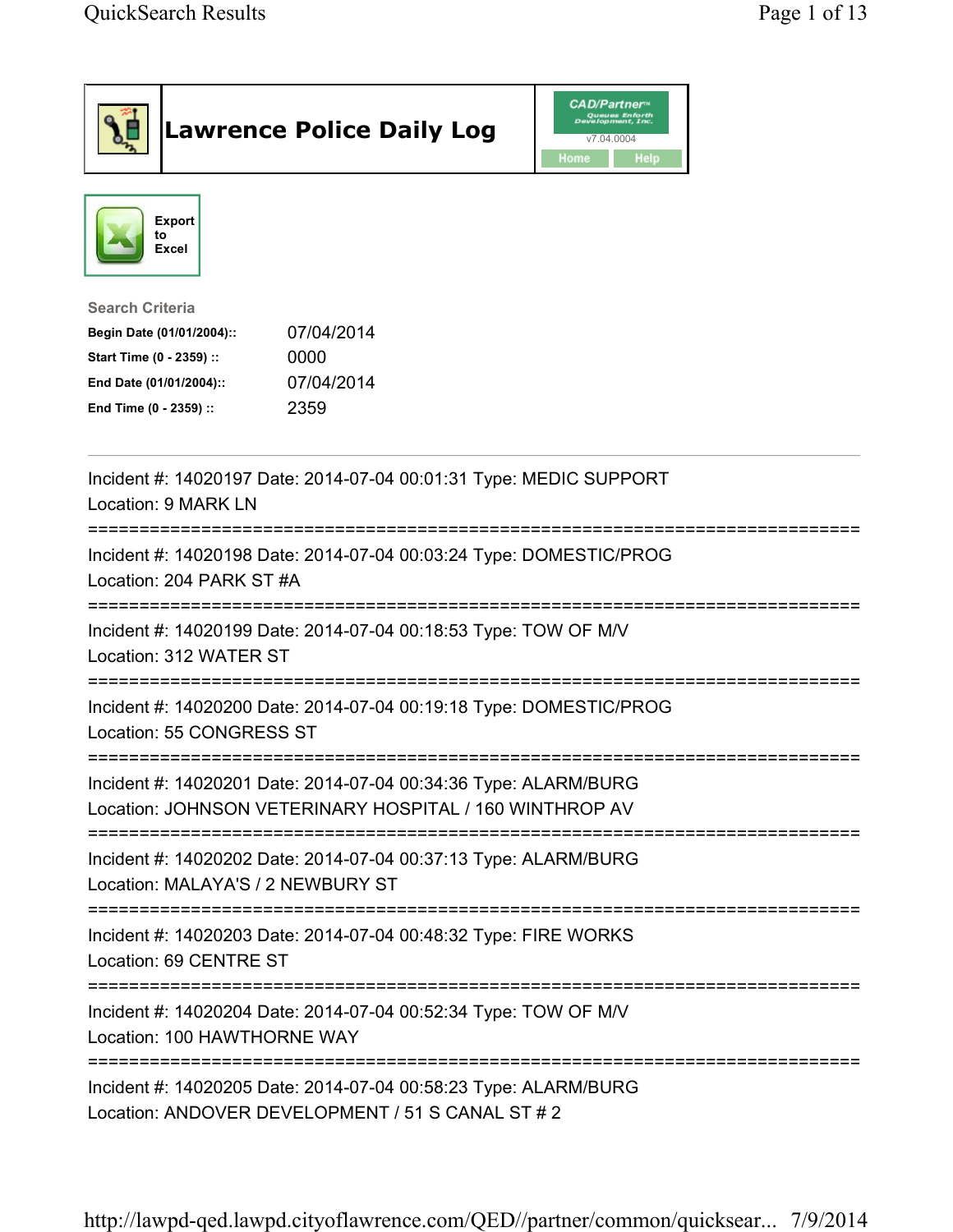| Incident #: 14020206 Date: 2014-07-04 01:06:53 Type: AUTO ACC/UNK PI<br>Location: BROADWAY & ESSEX ST<br>;======================          |
|-------------------------------------------------------------------------------------------------------------------------------------------|
| Incident #: 14020207 Date: 2014-07-04 01:15:14 Type: THREATS<br>Location: 248 BROADWAY #409                                               |
| Incident #: 14020208 Date: 2014-07-04 01:34:06 Type: M/V STOP<br>Location: S UNION ST & WINTHROP AV                                       |
| :=======================<br>Incident #: 14020209 Date: 2014-07-04 01:36:33 Type: ALARMS<br>Location: 445 ESSEX ST                         |
| ;===================================<br>Incident #: 14020210 Date: 2014-07-04 01:37:58 Type: M/V STOP<br>Location: HAVERHILL ST & WEST ST |
| ;===================================<br>Incident #: 14020211 Date: 2014-07-04 01:38:58 Type: DOMESTIC/PAST<br>Location: 505 BROADWAY      |
| Incident #: 14020212 Date: 2014-07-04 02:03:14 Type: NOISE ORD<br>Location: 29 WASHINGTON ST                                              |
| Incident #: 14020213 Date: 2014-07-04 02:04:28 Type: NOISE ORD<br>Location: 21 SPRINGFIELD ST                                             |
| Incident #: 14020214 Date: 2014-07-04 02:19:24 Type: ROBBERY UNARM<br>Location: 700 ESSEX ST                                              |
| Incident #: 14020215 Date: 2014-07-04 02:22:31 Type: DISTURBANCE<br>Location: 10 WILLOW ST                                                |
| Incident #: 14020216 Date: 2014-07-04 02:25:29 Type: DOMESTIC/PROG<br>Location: 95 PARK ST                                                |
| Incident #: 14020217 Date: 2014-07-04 02:25:59 Type: ROBBERY UNARM<br>Location: WENDYS / COMMON ST                                        |
| Incident #: 14020218 Date: 2014-07-04 02:45:19 Type: ALARMS<br>Location: DENATL OFFICE / 234 ESSEX ST                                     |
| Incident #: 14020219 Date: 2014-07-04 02:51:15 Type: NOISE ORD<br>דם ח ושושמותחם 14 ימהווימה ו                                            |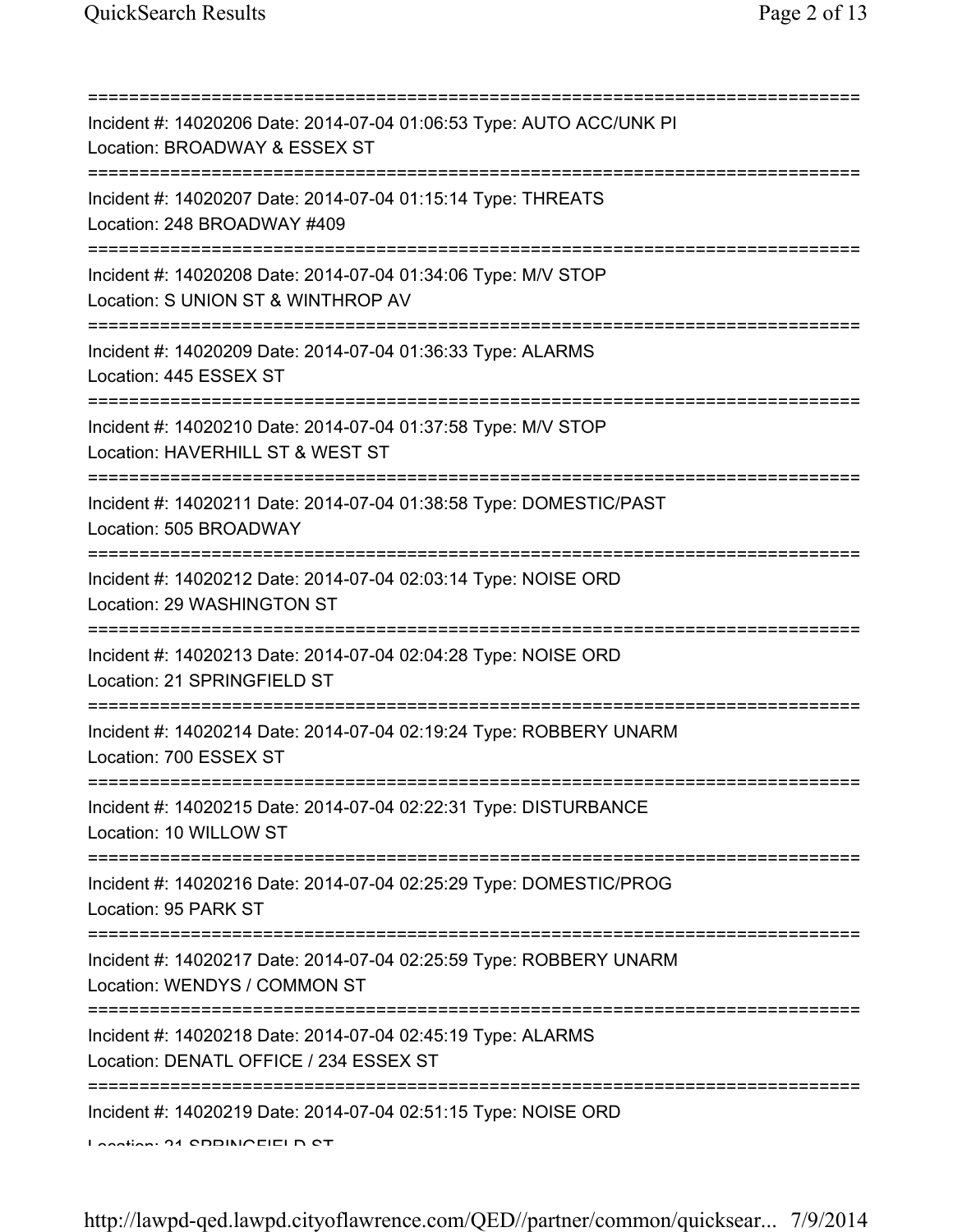=========================================================================== Incident #: 14020220 Date: 2014-07-04 04:13:44 Type: UNWANTEDGUEST Location: DENNYS / 160 WINTHROP AV =========================================================================== Incident #: 14020221 Date: 2014-07-04 04:22:09 Type: NOISE ORD Location: 21 SPRINGFIELD ST =========================================================================== Incident #: 14020222 Date: 2014-07-04 05:20:04 Type: DISTURBANCE Location: 16 PACKARD ST =========================================================================== Incident #: 14020223 Date: 2014-07-04 05:49:27 Type: DISTURBANCE Location: 16 PACKARD ST =========================================================================== Incident #: 14020224 Date: 2014-07-04 05:49:45 Type: STOL/MV/PAS Location: 36 BELMONT ST =========================================================================== Incident #: 14020225 Date: 2014-07-04 06:18:25 Type: ALARMS Location: 255 ESSEX ST =========================================================================== Incident #: 14020226 Date: 2014-07-04 06:30:30 Type: WOMAN DOWN Location: 621 ESSEX ST =========================================================================== Incident #: 14020227 Date: 2014-07-04 06:38:08 Type: MAL DAMAGE Location: 19 OREGON AV =========================================================================== Incident #: 14020228 Date: 2014-07-04 07:20:38 Type: PARK & WALK Location: 205 BROADWAY =========================================================================== Incident #: 14020229 Date: 2014-07-04 07:47:56 Type: PARK & WALK Location: 205 BROADWAY =========================================================================== Incident #: 14020230 Date: 2014-07-04 07:58:25 Type: ROBBERY ARMED Location: 76 TEWKSBURY ST =========================================================================== Incident #: 14020231 Date: 2014-07-04 08:12:42 Type: RECOV/STOL/MV Location: DENNYS / 160 WINTHROP AV =========================================================================== Incident #: 14020232 Date: 2014-07-04 09:33:38 Type: NOISE ORD Location: 344 HAMPSHIRE ST =========================================================================== Incident #: 14020233 Date: 2014-07-04 09:38:07 Type: SUS PERS/MV Location: TO / WEST ST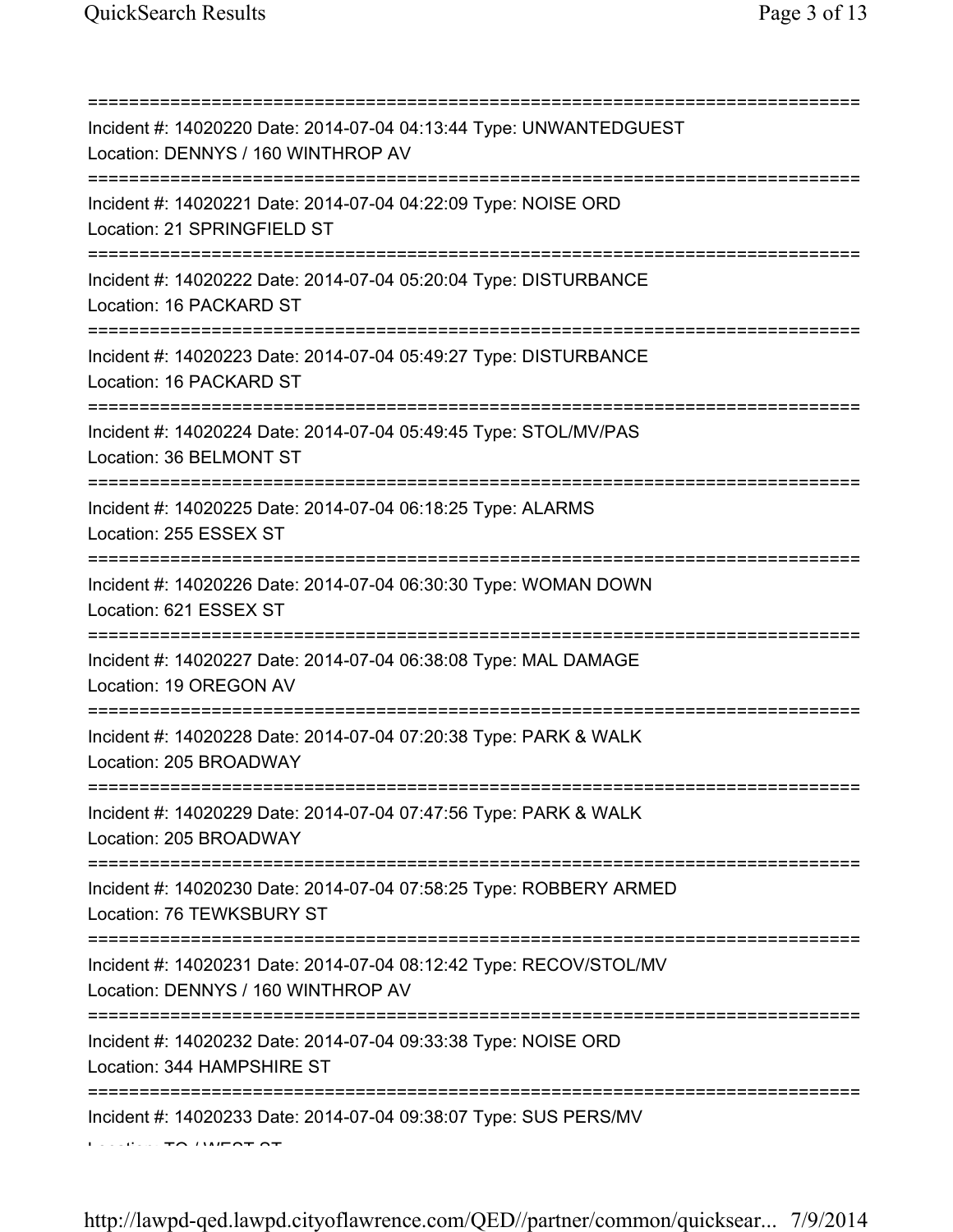=========================================================================== Incident #: 14020234 Date: 2014-07-04 09:40:19 Type: CK WELL BEING Location: 490 HAMPSHIRE ST #APT 506 =========================================================================== Incident #: 14020235 Date: 2014-07-04 09:43:45 Type: ALARM/BURG Location: TD BANKNORTH MA/9786846605 / 450 ESSEX ST =========================================================================== Incident #: 14020236 Date: 2014-07-04 10:02:14 Type: SPECIAL CHECK Location: 19 SPRINGFIELD ST =========================================================================== Incident #: 14020237 Date: 2014-07-04 10:07:00 Type: MV/BLOCKING Location: 1 MORAN CT =========================================================================== Incident #: 14020238 Date: 2014-07-04 10:24:15 Type: INVEST CONT Location: 700 ESSEX ST =========================================================================== Incident #: 14020239 Date: 2014-07-04 10:24:55 Type: SUS PERS/MV Location: 135 BROADWAY =========================================================================== Incident #: 14020240 Date: 2014-07-04 10:29:34 Type: B&E/MV/PAST Location: 83 BROOKFIELD ST =========================================================================== Incident #: 14020241 Date: 2014-07-04 10:32:49 Type: SPECIAL CHECK Location: 25 SPRINGFIELD ST =========================================================================== Incident #: 14020242 Date: 2014-07-04 10:34:31 Type: MAN DOWN Location: 87 CAMBRIDGE ST =========================================================================== Incident #: 14020244 Date: 2014-07-04 10:38:59 Type: BUILDING CHK Location: IMMIGRATION BUILDING / MILL ST =========================================================================== Incident #: 14020243 Date: 2014-07-04 10:40:42 Type: CK WELL BEING Location: 495 HAMPSHIRE ST =========================================================================== Incident #: 14020245 Date: 2014-07-04 10:42:04 Type: ALARM/BURG Location: LAWRENCE SCHOOL DEPT / 255 ESSEX ST =========================================================================== Incident #: 14020246 Date: 2014-07-04 10:43:06 Type: MAL DAMAGE Location: 495 HAMPSHIRE ST FL 1 =========================================================================== Incident #: 14020247 Date: 2014-07-04 10:45:14 Type: MEDIC SUPPORT Location: 83 DORCHESTER ST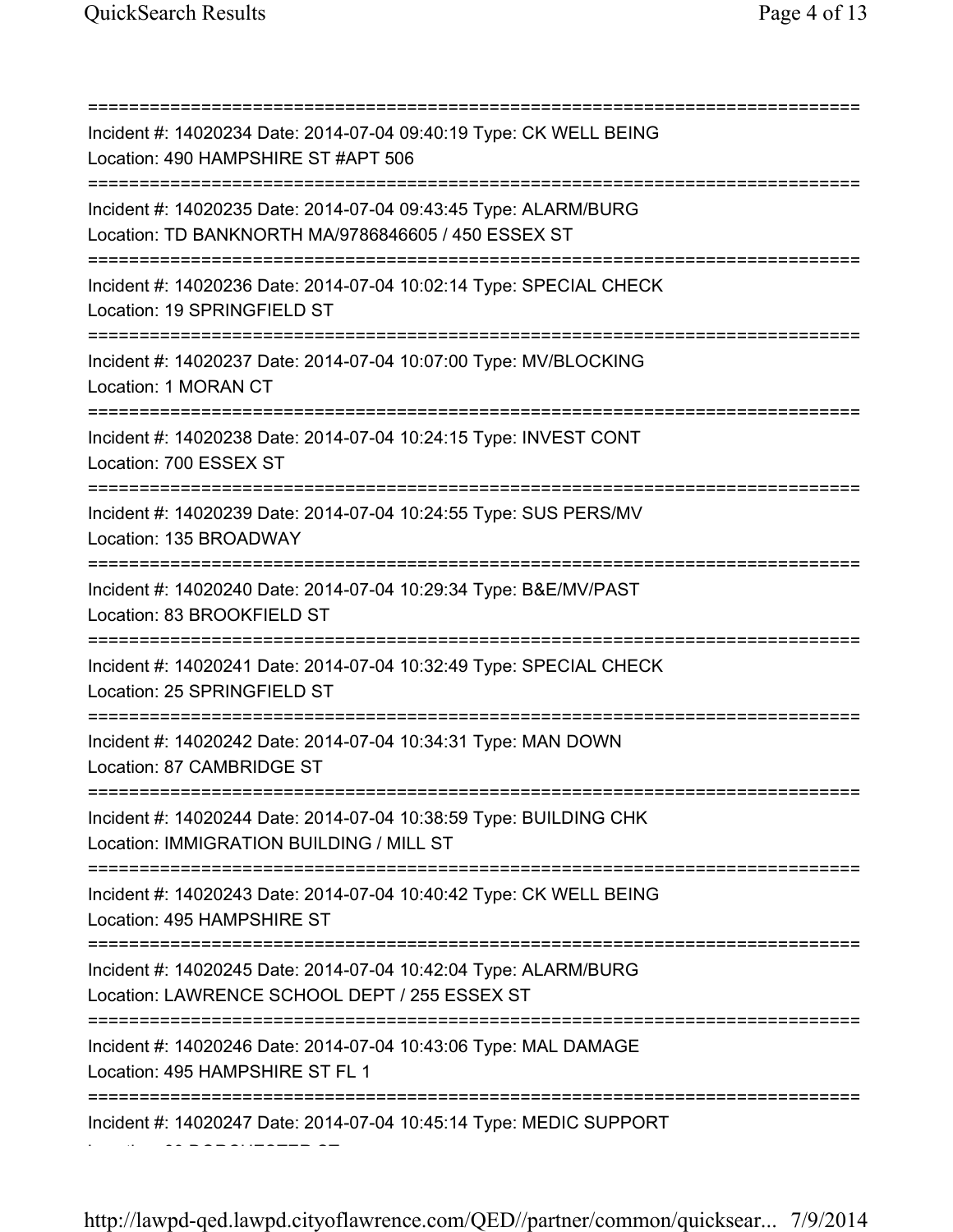=========================================================================== Incident #: 14020248 Date: 2014-07-04 10:57:30 Type: ALARM/BURG Location: JADES GARDEN RESTAURANT / 368 BROADWAY =========================================================================== Incident #: 14020249 Date: 2014-07-04 10:59:54 Type: SPECIAL CHECK Location: 19 SPRINGFIELD ST =========================================================================== Incident #: 14020250 Date: 2014-07-04 11:20:44 Type: M/V STOP Location: INMAN ST & S BROADWAY =========================================================================== Incident #: 14020251 Date: 2014-07-04 11:47:48 Type: DISTURBANCE Location: 140 WATER ST =========================================================================== Incident #: 14020252 Date: 2014-07-04 11:50:57 Type: GENERAL SERV Location: CRESTWOOD CIR =========================================================================== Incident #: 14020253 Date: 2014-07-04 12:05:21 Type: WARRANT SERVE Location: 25 ALDER ST =========================================================================== Incident #: 14020254 Date: 2014-07-04 12:14:34 Type: GENERAL SERV Location: 495 HAMPSHIRE ST =========================================================================== Incident #: 14020255 Date: 2014-07-04 12:32:57 Type: SPECIAL CHECK Location: WASHINGTON ST =========================================================================== Incident #: 14020256 Date: 2014-07-04 12:41:21 Type: UNWANTEDGUEST Location: HAFFNER'S GAS STATION / 69 PARKER ST =========================================================================== Incident #: 14020257 Date: 2014-07-04 12:53:57 Type: SPECIAL CHECK Location: WASHINGTON ST =========================================================================== Incident #: 14020260 Date: 2014-07-04 13:17:19 Type: MISSING PERS Location: 22 IRENE ST =========================================================================== Incident #: 14020258 Date: 2014-07-04 13:22:34 Type: SPECIAL CHECK Location: WASHINGTON ST =========================================================================== Incident #: 14020259 Date: 2014-07-04 13:23:04 Type: SPECIAL CHECK Location: 25 SPRINGFIFLD ST =========================================================================== Incident #: 14020261 Date: 2014-07-04 13:59:29 Type: GANG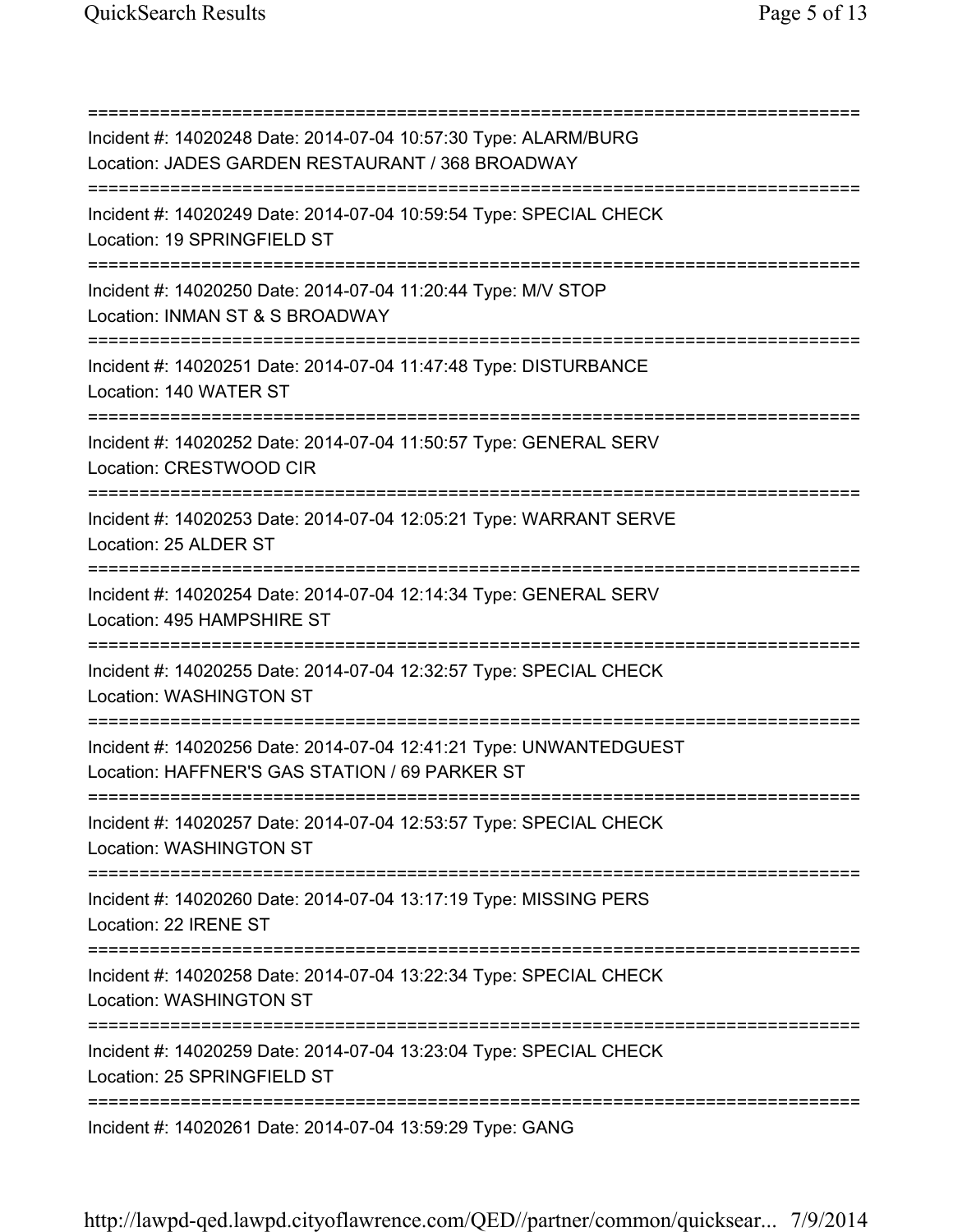=========================================================================== Incident #: 14020263 Date: 2014-07-04 14:07:24 Type: NOISE ORD Location: 125 BROOKFIELD ST =========================================================================== Incident #: 14020262 Date: 2014-07-04 14:07:41 Type: SPECIAL CHECK Location: WASHINGTON ST =========================================================================== Incident #: 14020264 Date: 2014-07-04 14:17:13 Type: HIT & RUN M/V Location: BROADWAY & HAVERHILL ST =========================================================================== Incident #: 14020265 Date: 2014-07-04 14:21:17 Type: SPECIAL CHECK Location: WASHINGTON ST =========================================================================== Incident #: 14020266 Date: 2014-07-04 14:22:52 Type: SPECIAL CHECK Location: WASHINGTON ST =========================================================================== Incident #: 14020267 Date: 2014-07-04 14:23:46 Type: SHOPLIFTING Location: WALGREENS / 220 S BROADWAY =========================================================================== Incident #: 14020268 Date: 2014-07-04 14:26:09 Type: THREATS Location: 353 ELM ST #APT801 =========================================================================== Incident #: 14020269 Date: 2014-07-04 14:26:12 Type: NOISE ORD Location: 260 SALEM ST =========================================================================== Incident #: 14020270 Date: 2014-07-04 14:37:05 Type: M/V STOP Location: HAVERHILL ST & LAWRENCE ST =========================================================================== Incident #: 14020271 Date: 2014-07-04 14:39:21 Type: M/V STOP Location: LAWRENCE PUBLIC LIBRARY / 51 LAWRENCE ST =========================================================================== Incident #: 14020272 Date: 2014-07-04 14:50:04 Type: UNWANTEDGUEST Location: 169 HAVERHILL ST #8 FL 3 =========================================================================== Incident #: 14020275 Date: 2014-07-04 14:55:23 Type: MISSING PERS Location: 228 PHILLIPS ST =========================================================================== Incident #: 14020273 Date: 2014-07-04 14:56:37 Type: M/V STOP Location: BROADWAY AV & CROSS ST =========================================================================== Incident #: 14020274 Date: 2014-07-04 14:58:25 Type: SPECIAL CHECK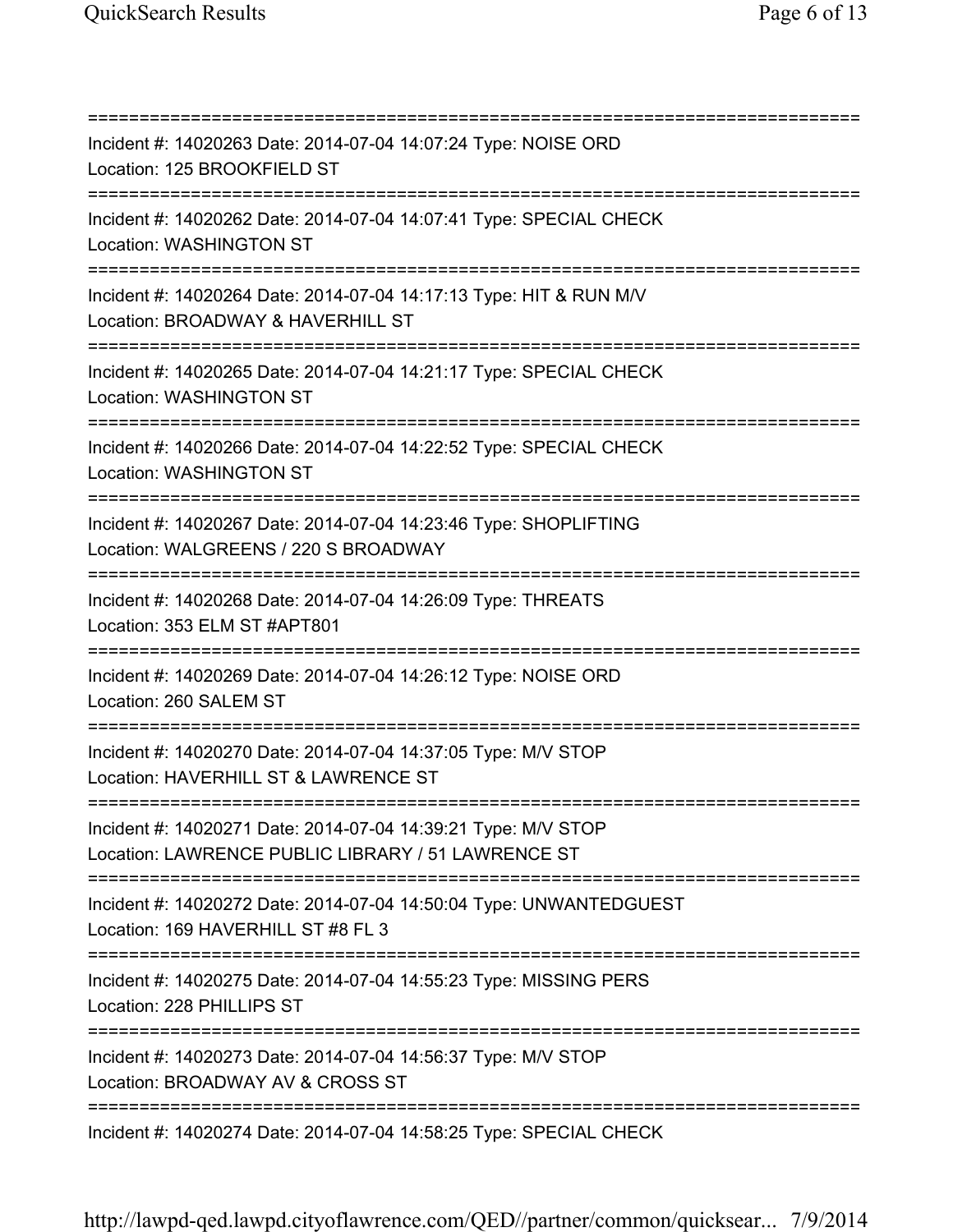| Location: 19 SPRINGFIELD ST                                                                                                                                       |
|-------------------------------------------------------------------------------------------------------------------------------------------------------------------|
| Incident #: 14020276 Date: 2014-07-04 15:18:35 Type: M/V STOP<br>Location: 110 OXFORD ST                                                                          |
| Incident #: 14020277 Date: 2014-07-04 15:23:07 Type: INVESTIGATION<br>Location: 25 HANCOCK ST<br>================================                                 |
| Incident #: 14020278 Date: 2014-07-04 15:27:56 Type: A&B PROG<br>Location: 126 HIGH ST                                                                            |
| Incident #: 14020279 Date: 2014-07-04 15:47:08 Type: SPECIAL CHECK<br>Location: 25 SPRINGFIELD ST                                                                 |
| Incident #: 14020280 Date: 2014-07-04 16:00:15 Type: NOTIFICATION<br>Location: 15 PEARL ST                                                                        |
| Incident #: 14020281 Date: 2014-07-04 16:19:16 Type: SPECIAL CHECK<br>Location: WASHINGTON ST                                                                     |
| Incident #: 14020282 Date: 2014-07-04 16:19:40 Type: SPECIAL CHECK<br>Location: 19 SPRINGFIELD ST                                                                 |
| Incident #: 14020283 Date: 2014-07-04 16:39:18 Type: SPECIAL CHECK<br>Location: WASHINGTON ST                                                                     |
| =====================================<br>Incident #: 14020284 Date: 2014-07-04 17:04:39 Type: ALARM/BURG<br>Location: REGISTRY OF MOTOR VEHICLES / 73 WINTHROP AV |
| Incident #: 14020285 Date: 2014-07-04 17:05:09 Type: FIRE WORKS<br>Location: 76 CLIFTON ST                                                                        |
| Incident #: 14020286 Date: 2014-07-04 17:05:37 Type: NOISE ORD<br>Location: 32 SHAW ST                                                                            |
| :===============================<br>Incident #: 14020287 Date: 2014-07-04 17:31:48 Type: EXTRA SURVEIL<br>Location: 9 SPRINGFIELD ST                              |
| ===========<br>Incident #: 14020288 Date: 2014-07-04 17:35:26 Type: NOISE ORD<br>Location: 163 WEST ST                                                            |
| <u>Indident #: 47000000 Dete: 0047.07.07.47.90.EO Tune: CTOI EN DDOD</u>                                                                                          |

http://lawpd-qed.lawpd.cityoflawrence.com/QED//partner/common/quicksear... 7/9/2014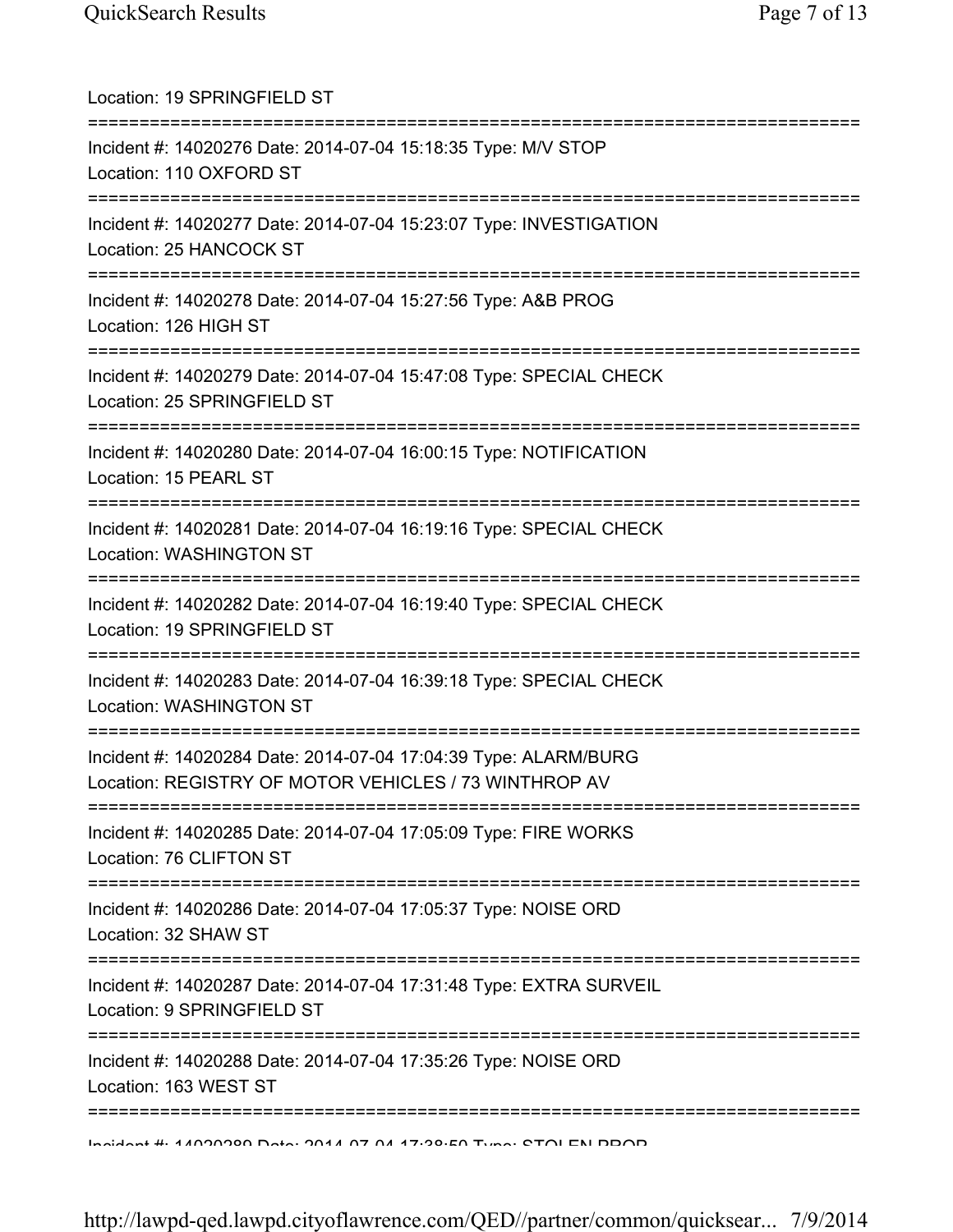Location: LAUNDRY CAPITAL / 351 BROADWAY =========================================================================== Incident #: 14020290 Date: 2014-07-04 17:48:35 Type: EXTRA SURVEIL Location: 29 WASHINGTON ST =========================================================================== Incident #: 14020291 Date: 2014-07-04 18:16:10 Type: FIRE WORKS Location: 26 BOXFORD ST FL 1 =========================================================================== Incident #: 14020292 Date: 2014-07-04 18:17:31 Type: FIRE WORKS Location: 98 FARNHAM ST =========================================================================== Incident #: 14020293 Date: 2014-07-04 18:25:13 Type: SHOPLIFTING Location: 700 ESSEX ST =========================================================================== Incident #: 14020294 Date: 2014-07-04 18:39:50 Type: RECOV/STOL/MV Location: 11 DAISY ST =========================================================================== Incident #: 14020295 Date: 2014-07-04 18:51:34 Type: FIRE WORKS Location: FARNHAM ST & S UNION ST =========================================================================== Incident #: 14020296 Date: 2014-07-04 18:52:28 Type: FIRE WORKS Location: CLIFTON ST & EASTON ST =========================================================================== Incident #: 14020297 Date: 2014-07-04 18:55:05 Type: DRUG VIO Location: DEWEY ST & NESMITH ST =========================================================================== Incident #: 14020298 Date: 2014-07-04 19:02:37 Type: EXTRA SURVEIL Location: 29 WASHINGTON ST =========================================================================== Incident #: 14020299 Date: 2014-07-04 19:08:04 Type: MEDIC SUPPORT Location: 326 LOWELL ST =========================================================================== Incident #: 14020300 Date: 2014-07-04 19:14:14 Type: NOISE ORD Location: HANCOCK ST & MASON ST =========================================================================== Incident #: 14020301 Date: 2014-07-04 19:15:22 Type: GENERAL SERV Location: HAVERHILL ST & MAY ST =========================================================================== Incident #: 14020302 Date: 2014-07-04 19:44:46 Type: LOUD NOISE Location: 76 SALEM ST =========================================================================== Incident #: 14020303 Date: 2014 07 04 19:49:27 Type: DISTURBANCE

http://lawpd-qed.lawpd.cityoflawrence.com/QED//partner/common/quicksear... 7/9/2014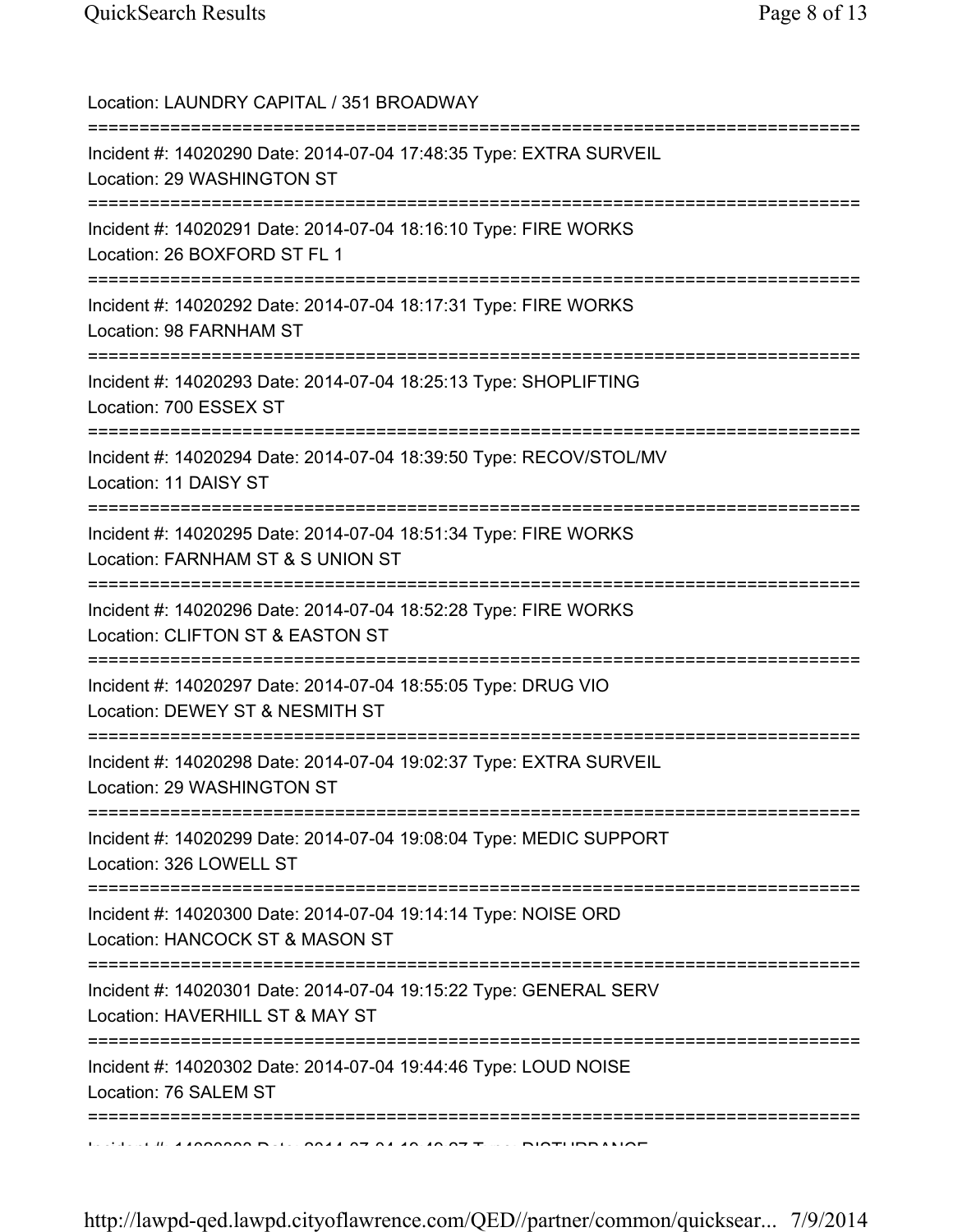| Location: 570 S UNION ST #18                                                                                    |
|-----------------------------------------------------------------------------------------------------------------|
| Incident #: 14020304 Date: 2014-07-04 19:54:35 Type: GENERAL SERV<br>Location: HIGH ST & PLATT ST               |
| Incident #: 14020306 Date: 2014-07-04 19:59:57 Type: LOUD NOISE<br>Location: AMES ST                            |
| Incident #: 14020305 Date: 2014-07-04 20:00:51 Type: AUTO ACC/PI<br>Location: 322 PROSPECT ST                   |
| Incident #: 14020314 Date: 2014-07-04 20:02:05 Type: LOUD NOISE<br>Location: 30 LANSDOWNE CT                    |
| Incident #: 14020307 Date: 2014-07-04 20:13:40 Type: FIRE WORKS<br>Location: CRESCENT ST                        |
| Incident #: 14020308 Date: 2014-07-04 20:23:17 Type: FIRE WORKS<br>Location: MARBLE AV & TEXAS AV               |
| Incident #: 14020309 Date: 2014-07-04 20:28:44 Type: CK WELL BEING<br>Location: 260 E HAVERHILL ST #18          |
| Incident #: 14020311 Date: 2014-07-04 20:41:00 Type: SUS PERS/MV<br>Location: BROADWAY & HAVERHILL ST           |
| Incident #: 14020310 Date: 2014-07-04 20:41:14 Type: UNWANTEDGUEST<br>Location: 9 SUMMIT AV                     |
| Incident #: 14020312 Date: 2014-07-04 20:42:27 Type: FIRE WORKS<br><b>Location: BYRON AV</b>                    |
| ._________<br>Incident #: 14020313 Date: 2014-07-04 20:49:10 Type: MEDIC SUPPORT<br>Location: 550 BROADWAY #318 |
| Incident #: 14020315 Date: 2014-07-04 20:54:01 Type: MAN DOWN<br>Location: BROADWAY & HAVERHILL ST              |
| Incident #: 14020316 Date: 2014-07-04 21:05:01 Type: EXTRA SURVEIL<br>Location: 21 SPRINGFIELD ST               |
|                                                                                                                 |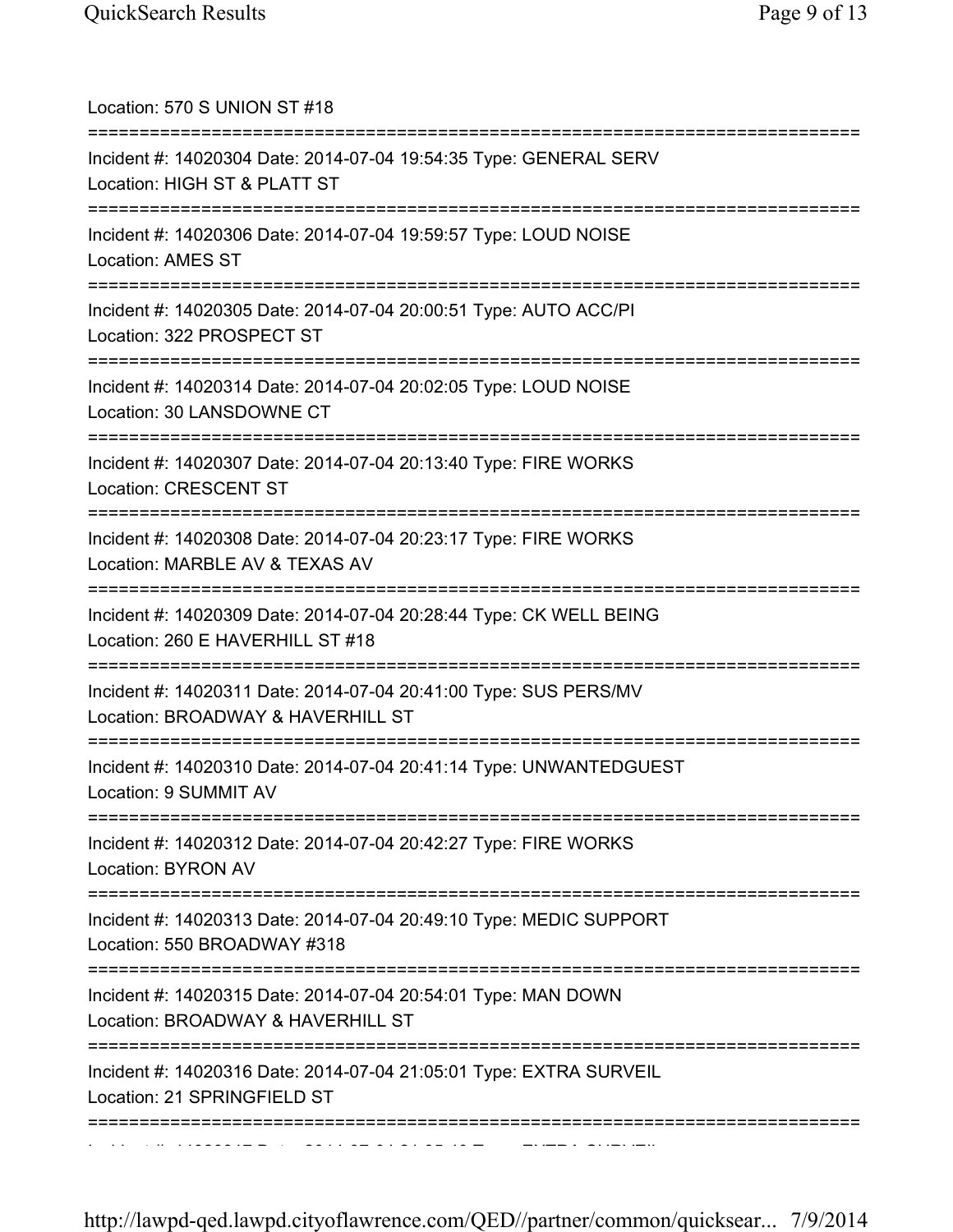| Location: 29 WASHINGTON ST<br>======================================                                                               |
|------------------------------------------------------------------------------------------------------------------------------------|
| Incident #: 14020318 Date: 2014-07-04 21:10:11 Type: FIRE WORKS<br>Location: 18 TOWER HILL ST                                      |
| Incident #: 14020319 Date: 2014-07-04 21:24:08 Type: NOISE ORD<br>Location: 121 BROOKFIELD ST                                      |
| Incident #: 14020320 Date: 2014-07-04 21:25:31 Type: DISTURBANCE<br>Location: 8 INMAN ST #2A                                       |
| Incident #: 14020321 Date: 2014-07-04 21:27:53 Type: FIGHT<br>Location: 19 CAMELLA TEOLI WY                                        |
| Incident #: 14020322 Date: 2014-07-04 21:30:42 Type: FIRE WORKS<br>Location: 140 SANBORN ST<br>=================================== |
| Incident #: 14020323 Date: 2014-07-04 21:34:42 Type: FIRE WORKS<br>Location: 200 BAILEY ST                                         |
| Incident #: 14020324 Date: 2014-07-04 21:35:05 Type: LOUD NOISE<br>Location: 83 HANCOCK ST                                         |
| Incident #: 14020325 Date: 2014-07-04 21:36:56 Type: MEDIC SUPPORT<br>Location: 386 HAMPSHIRE ST FL 1                              |
| Incident #: 14020326 Date: 2014-07-04 21:37:28 Type: DOMESTIC/PROG<br>Location: ARLINGTON ST & SPRUCE ST                           |
| Incident #: 14020327 Date: 2014-07-04 21:43:25 Type: FIRE WORKS<br>Location: 84 FARLEY                                             |
| Incident #: 14020328 Date: 2014-07-04 21:43:47 Type: FIRE WORKS<br>Location: 290 SALEM ST                                          |
| Incident #: 14020329 Date: 2014-07-04 21:48:28 Type: MEDIC SUPPORT<br>Location: 521 LOWELL ST                                      |
| Incident #: 14020330 Date: 2014-07-04 21:57:55 Type: UNWANTEDGUEST<br>Location: 570 S UNION ST FL 1                                |
|                                                                                                                                    |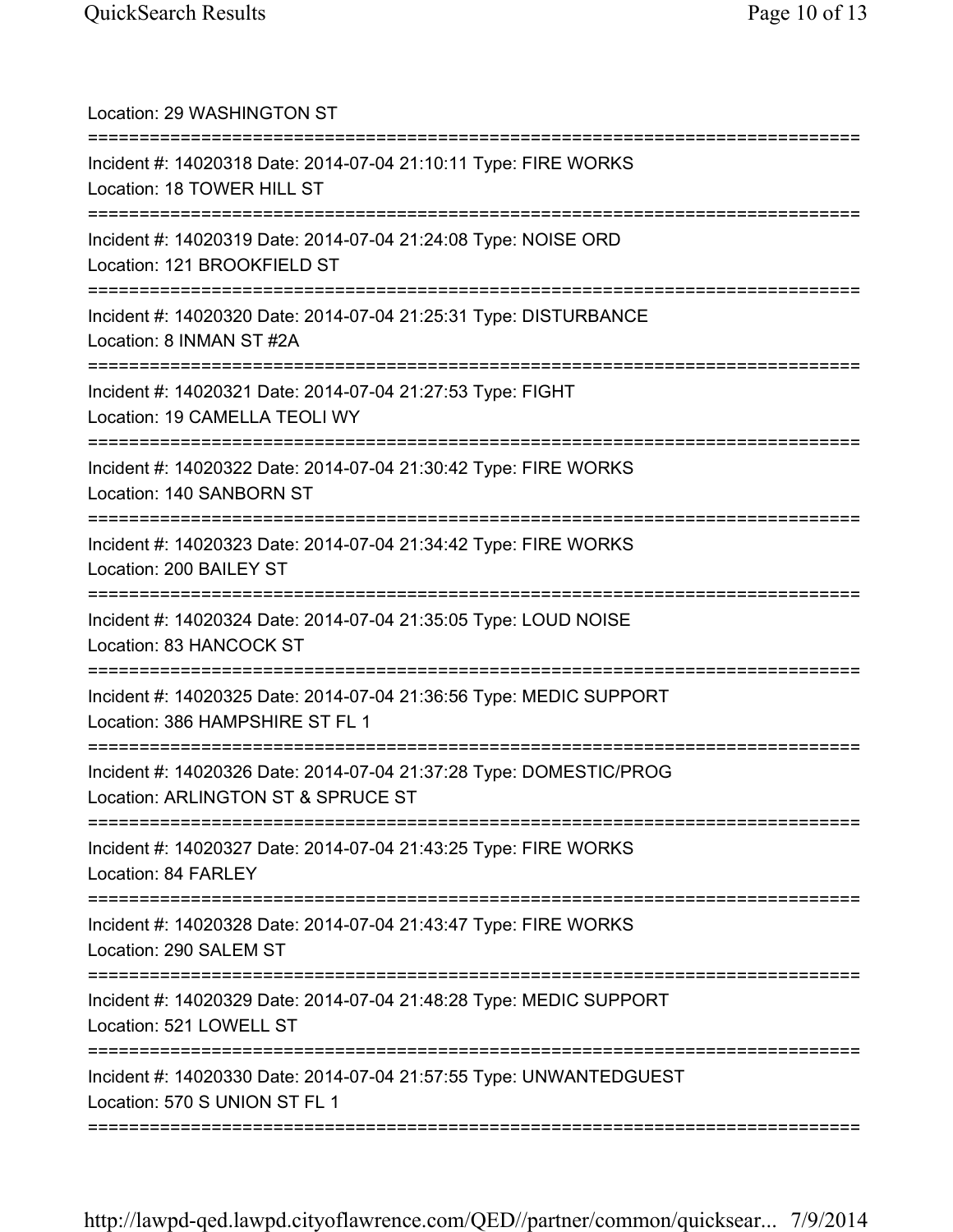| Location: ANDOVER ST & PARKER ST<br>============================                                                                              |
|-----------------------------------------------------------------------------------------------------------------------------------------------|
| Incident #: 14020332 Date: 2014-07-04 22:00:23 Type: FIRE WORKS<br>Location: BLAKELIN ST & MANCHESTER ST<br>.================================ |
| Incident #: 14020333 Date: 2014-07-04 22:02:19 Type: FIRE WORKS<br>Location: JACKSON ST & SHERIDAN ST                                         |
| Incident #: 14020334 Date: 2014-07-04 22:04:45 Type: NOISE ORD<br>Location: 71 CAMBRIDGE ST FL 2<br>==========================                |
| Incident #: 14020335 Date: 2014-07-04 22:11:33 Type: NOISE ORD<br>Location: 22 LANSDOWNE CT                                                   |
| Incident #: 14020336 Date: 2014-07-04 22:11:48 Type: FIRE WORKS<br>Location: ANDOVER ST & PHILLIPS ST                                         |
| ==============<br>Incident #: 14020337 Date: 2014-07-04 22:13:04 Type: SPECIAL CHECK<br>Location: 19-29 SPRINGFIELD ST                        |
| ====================================<br>Incident #: 14020338 Date: 2014-07-04 22:14:08 Type: SPECIAL CHECK<br>Location: LENOX ST & LENOX CIR  |
| Incident #: 14020339 Date: 2014-07-04 22:16:13 Type: GENERAL SERV<br>Location: DONOVAN LIQUORS / 175 S BROADWAY                               |
| Incident #: 14020341 Date: 2014-07-04 22:17:58 Type: SHOTS FIRED<br>Location: 32 PEARL ST                                                     |
| Incident #: 14020340 Date: 2014-07-04 22:18:00 Type: FIRE WORKS<br>Location: 35 FLORAL ST                                                     |
| =====================================<br>Incident #: 14020342 Date: 2014-07-04 22:21:30 Type: SUS PERS/MV<br>Location: 198 BRUCE ST           |
| ========<br>Incident #: 14020343 Date: 2014-07-04 22:26:42 Type: SUS PERS/MV<br>Location: 47 HALLENAN AV                                      |
| Incident #: 14020344 Date: 2014-07-04 22:40:58 Type: NOISE ORD<br>Location: 316 HOWARD ST                                                     |
|                                                                                                                                               |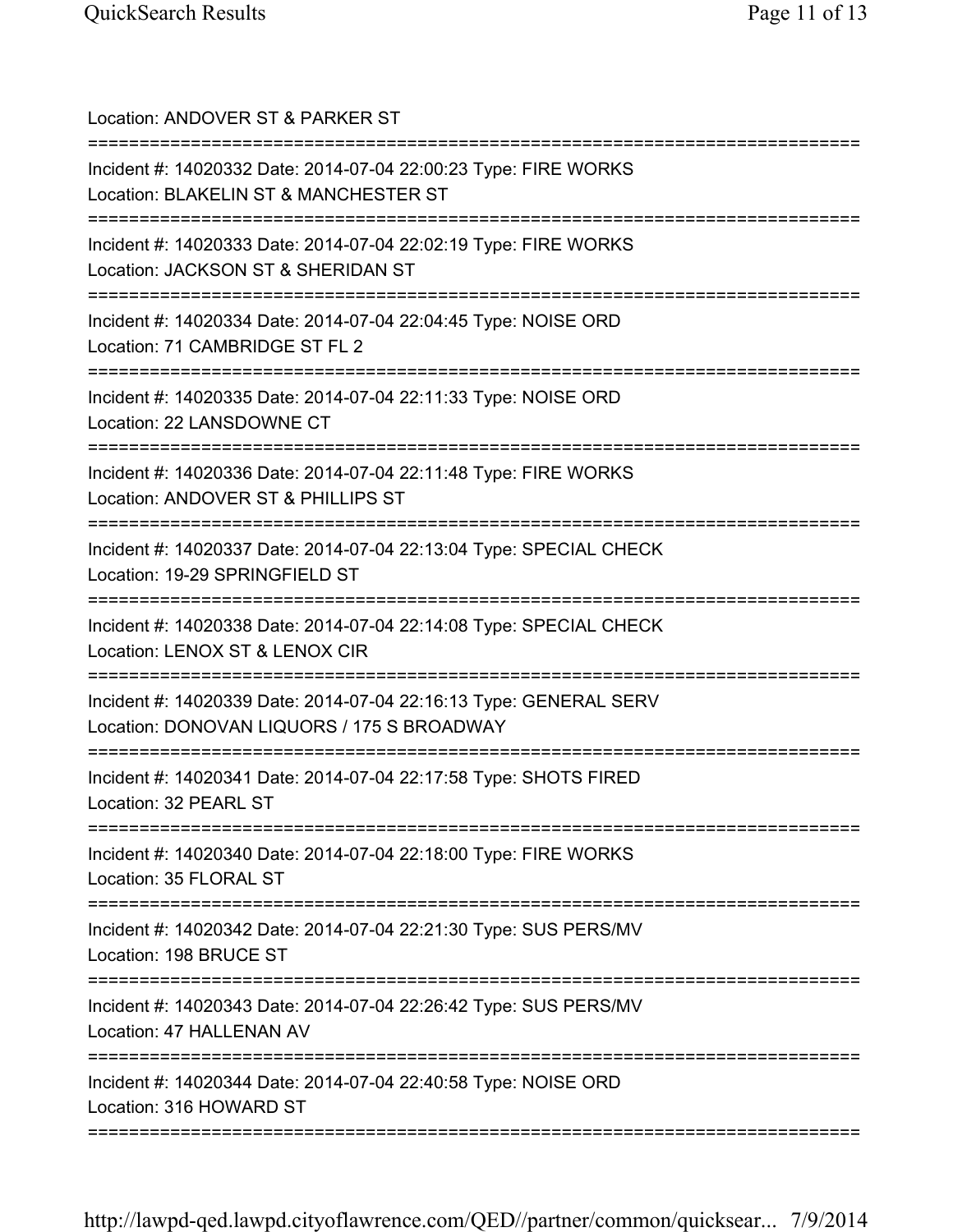| Incident #: 14020345 Date: 2014-07-04 22:43:01 Type: MISSING PERS<br>Location: 595 HAVERHILL ST                                 |
|---------------------------------------------------------------------------------------------------------------------------------|
| Incident #: 14020346 Date: 2014-07-04 22:48:43 Type: NOISE ORD<br>Location: 87 SARATOGA ST                                      |
| Incident #: 14020347 Date: 2014-07-04 22:50:56 Type: SUS PERS/MV<br>Location: 112 THOREAU WAY                                   |
| Incident #: 14020348 Date: 2014-07-04 22:52:58 Type: AUTO ACC/PED<br>Location: ESSEX ST & WINTER ST<br>======================== |
| Incident #: 14020349 Date: 2014-07-04 22:53:51 Type: FIRE WORKS<br>Location: 28 BOXFORD ST FL 1                                 |
| Incident #: 14020350 Date: 2014-07-04 22:54:20 Type: FIRE WORKS<br>Location: FROST SCHOOL / 33 HAMLET ST                        |
| Incident #: 14020351 Date: 2014-07-04 22:59:42 Type: NOISE ORD<br>Location: 134 PROSPECT ST FL 1<br>========================    |
| Incident #: 14020352 Date: 2014-07-04 23:00:21 Type: DISTURBANCE<br>Location: 66 SHATTUCK ST                                    |
| Incident #: 14020353 Date: 2014-07-04 23:03:32 Type: NOISE ORD<br>Location: 164 ANDOVER ST                                      |
| Incident #: 14020354 Date: 2014-07-04 23:03:46 Type: SPECIAL CHECK<br>Location: 19 SPRINGFIELD ST                               |
| Incident #: 14020355 Date: 2014-07-04 23:05:11 Type: TRESPASSING<br>Location: 32 LAWRENCE ST #4                                 |
| Incident #: 14020356 Date: 2014-07-04 23:11:09 Type: NOISE ORD<br>Location: 6 INMAN ST #9 FL 1<br>==========================    |
| Incident #: 14020357 Date: 2014-07-04 23:14:29 Type: DISTURBANCE<br>Location: 4 PLEASANT TER FL 3                               |
| Incident #: 14020358 Date: 2014-07-04 23:15:19 Type: NOISE ORD<br>Location: 189 MARKET ST                                       |
|                                                                                                                                 |